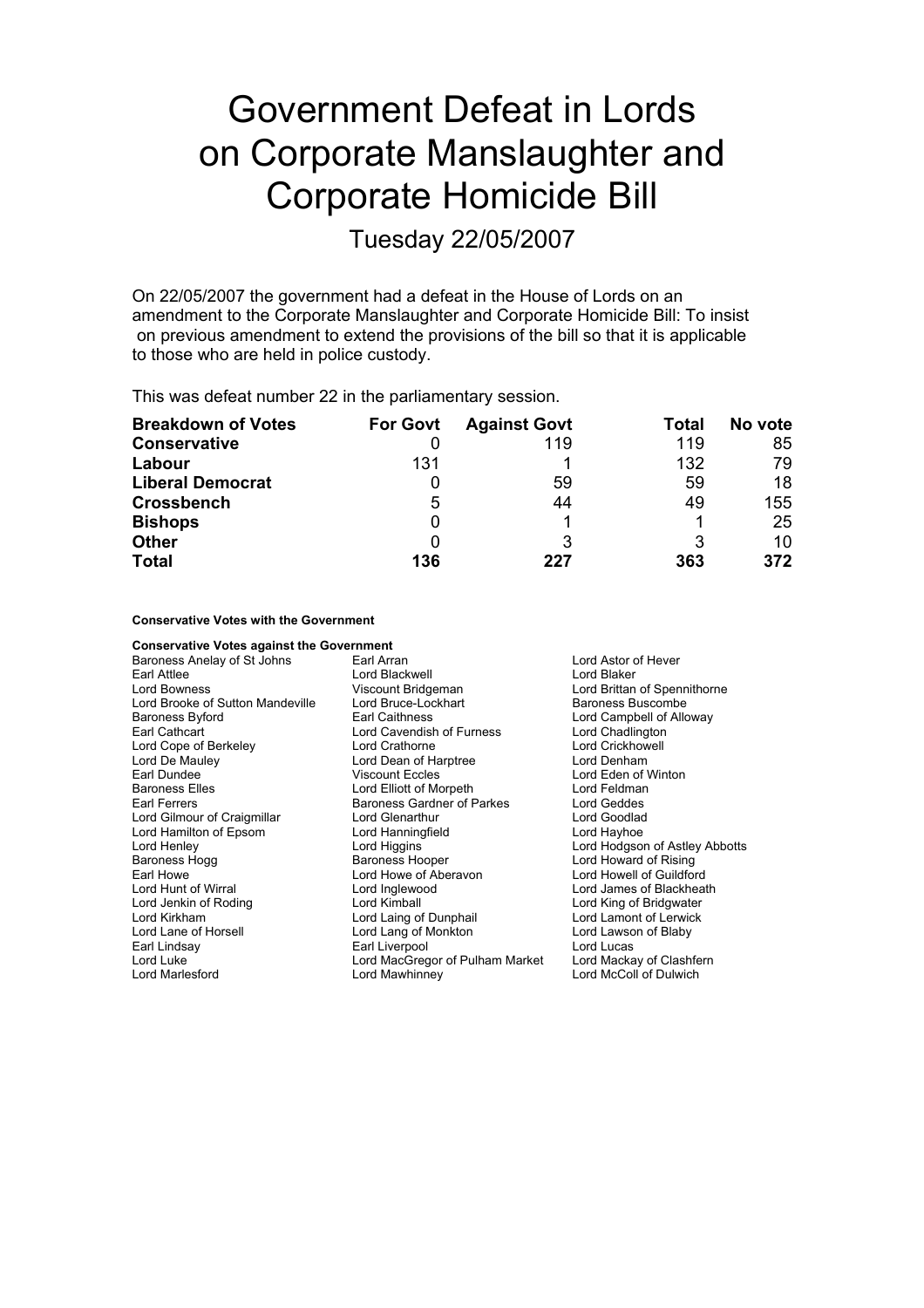Lord Montagu of Beaulieu **Duke of Montrose** Lord Moore of Lower Marsh<br>
Baroness Morris of Bolton **Lord Murton of Lindisfarne** Lord Naseby Lord Newton of Braintree **Face Baroness Noakes** Lord Northbrook<br>
Earl Northesk **Face Lord Norton of Louth** Baroness O'Cathain Earl Northesk Lord Norton of Louth Baroness O'Carl Norton of Louth Baroness O'Cathain Baroness O'Cathainnes O'<br>Baroness Oppenheim-Barnes Baroness Park of Monmouth Lord Patten Baroness Oppenheim-Barnes Baroness Park of Monmouth Lord Patten<br>Baroness Perry of Southwark Lord Pilkington of Oxenford Baroness Platt of Writtle Baroness Perry of Southwark Lord Pilkington Cord Prior Cord Pilkington Lord Prior Lord Prior Lord Cuinton Baroness Rawlings<br>
Lord Reay Lord Roberts of Conwy Lord Rotherwick Lord Reay<br>
Baroness Seccombe<br>
Earl Selborne<br>
Earl Selborne Baroness Seccombe Earl Selborne Carl Sels Lord Selkirk of Douglas<br>
Lord Selsdon<br>
Lord Shaw of Northstea Lord Sheikh **Earl Shrewsbury Communist Communist Communist Communist Communist Communist Communist Communist Communist Communist Communist Communist Communist Communist Communist Communist Communist Communist Communist Com** Lord Soulsby of Swaffham Prior Lord Stewartby **Communist Communist Communist Communist Communist Communist Communist Communist Communist Communist Communist Communist Communist Communist Communist Communist Communist Commu** Lord Swinfen **Lord Taylor of Holbeach**<br>
Lord Trefaarne **Contained Exercise**<br>
Lord Trimble Baroness Verma Lord Vinson Lord Waddington Lord Windlesham

**Labour Votes with the Government**

Lord Murton of Lindisfarne **Lord Maseby**<br>Baroness Noakes **Lord Northbrook** Lord Trimble<br>
Lord Vinson<br>
Lord Vinson<br>
Lord Waddington Lord Wakeham **Lord Waldegrave of North Hill**<br>
Lord Wolfson

# Lord Adonis<br>
Lord Annes Lord Ahmed Cord Anderson of Swansea<br>
Lord Anderson of Swansea<br>
Baroness Andrews Baroness Amos<br>
Lord Archer of Sandwell<br>
Lord Ashlev of Stoke<br>
Lord Ashlev of Stoke Lord Archer of Sandwell **Repart Club Lord Ashley of Stoke** Baroness Ashton of Upholland Lord Baroness Ashton of Upholland Lord Baroness Ashton of Upholland Lord Baroness Ashton of Upholland Lord Berkeley **Lord Bernstein of Craigweil** Lord Bhattacharyya<br>
Baroness Billingham **Lord Bilston** Lord Borrie Lord Borrie Baroness Billingham Lord Bilston Lord Borrie Lord Boyd of Duncansby Lord Bradley Cord Bragg Lord Bragg Lord Bragg Lord Bragg Lord Bragg Lord Bragg Lord Bragg Lord Bragg Lord Bragg Lord Bragg Lord Christopher Lord Clarke of Hampstead Lord Clinton-Davis Corporation Baroness Cohen of Pimlico<br>
Lord Corpett of Castle Vale Baroness Crawley Corporation Lord Cunningham of Felling Lord Corbett of Castle Vale **Baroness Crawley** Lord Cunningham of Felling<br>
Baroness David Lord Davies of Oldham **Lord Davies of Colty** Lord Desai **Lord Drayson**<br>
Lord Elder **Lord Evans of Parkside** Lord Elder Lord Evans of Parkside Lord Evans of Temple Guiting<br>
Lord Ealconer of Thoroton Baroness Farrington of Ribbleton Lord Faulkner of Worcester Lord Falconer of Thoroton Baroness Farrington of Ribbleton<br>Lord Filkin **Baroness Ford** Lord Foulkes of Cumnock Lord Fyfe of Fairfield<br>
Lord Gavron Cumnock Lord Giddens
Lord Gavron Baroness Goldi Lord Gavron Lord Giddens Communication Care Baroness Golding<br>Cord Goldsmith Lord Gordon of Strathblane Baroness Goudie Baroness Gould of Potternewton Lord Grantchester Lord Gregson Lord Griffiths of Burry Port Lord Hart of Chilton<br>Baroness Hollis of Heigham Lord Howarth of Newport Lord Hoyle Lord Hughes of Woodside Lord Hunt of Kings Heath<br>Baroness Jav of Paddington Lord Jones Lord School Lord King of West Bromwich Baroness Jay of Paddington Baroness Kingsmill **Lord Kinnock** Lord Kinnock Lord Kirkhill Lord Lea of Crondall **Lord Leitch** Lord Leitch Lord Lipsey<br>
Lord Lofthouse of Pontefract Lord Macdonald of Tradeston Lord MacKenzie of Culkein Lord Lofthouse of Pontefract Lord Macdonald of Tradeston Lord MacKenzie of Pontefract Lord MacKenzie of Culte<br>Lord Mason of Barnsley Baroness Massey of Darwen Lord Maxton Lord Mason of Barnsley<br>
Lord Mason of Barnsley Baroness Massey of Darwen<br>
Baroness McIntosh of Hudnall Lord McIntosh of Haringey Lord McKenzie of Luton Baroness McIntosh of Hudnall Lord McIntosh of Haringey Lord McKenz<br>Lord Mitchell Cord Morgan Baroness Morgan of Drefelin Lord Morgan Lord Mitchell<br>
Lord Morris of Manchester<br>
Baroness Morris of Yardley Lord Morris of Manchester **Baroness Morris of Yardley** Lord Parekh<br>Lord Patel of Blackburn **Corris Lord Pendry** Baroness Pit Lord Plant of Highfield **Exercise** Baroness Prosser **Lord Puttnam**<br>Baroness Quin **Baroness Putter Lord Radice** Corporation Baroness Rar Baroness Quin  $\overline{\phantom{a}}$  Lord Radice  $\overline{\phantom{a}}$  Baroness Ramsay of Cartvale Lord Randall of St Budeaux Baroness Rendell of Babergh Lord Richard Lord Robertson of Port Ellen Lord Rooker Lord Rosser<br>
Lord Rowlands Cord Rosser<br>
Lord Rowlands Cordinal of Asthal<br>
Baroness Royall of Blaisdon Baroness Scotland of Asthal

Lord Braate,<br>Lord Campbell-Savours **Example 2** Lord Davies of Oldham Lord Davies Coity<br>
Lord Drayson<br>
Lord Dubs Lord Gordon of Strathblane Baroness Goudie<br>
Lord Gould of Brookwood Lord Graham of Edmonton Lord Harris of Haringey **Lord Harrison**<br>Lord Haskel **Lord Haworth** Lord Pendry<br>
Baroness Prosser<br>
Lord Puttnam Express Rendell of Babergh Lord Richard<br>
Lord Rooker Lord Rosser Baroness Royall of Blaisdon

Lord Shaw of Northstead

Lord Bassam of Brighton Baroness Ford Text Lord Foster of Bishop Auckland<br>
Lord Fyfe of Fairfield Text Baroness Gale Baroness Howells of St Davids<br>Lord Hunt of Kings Heath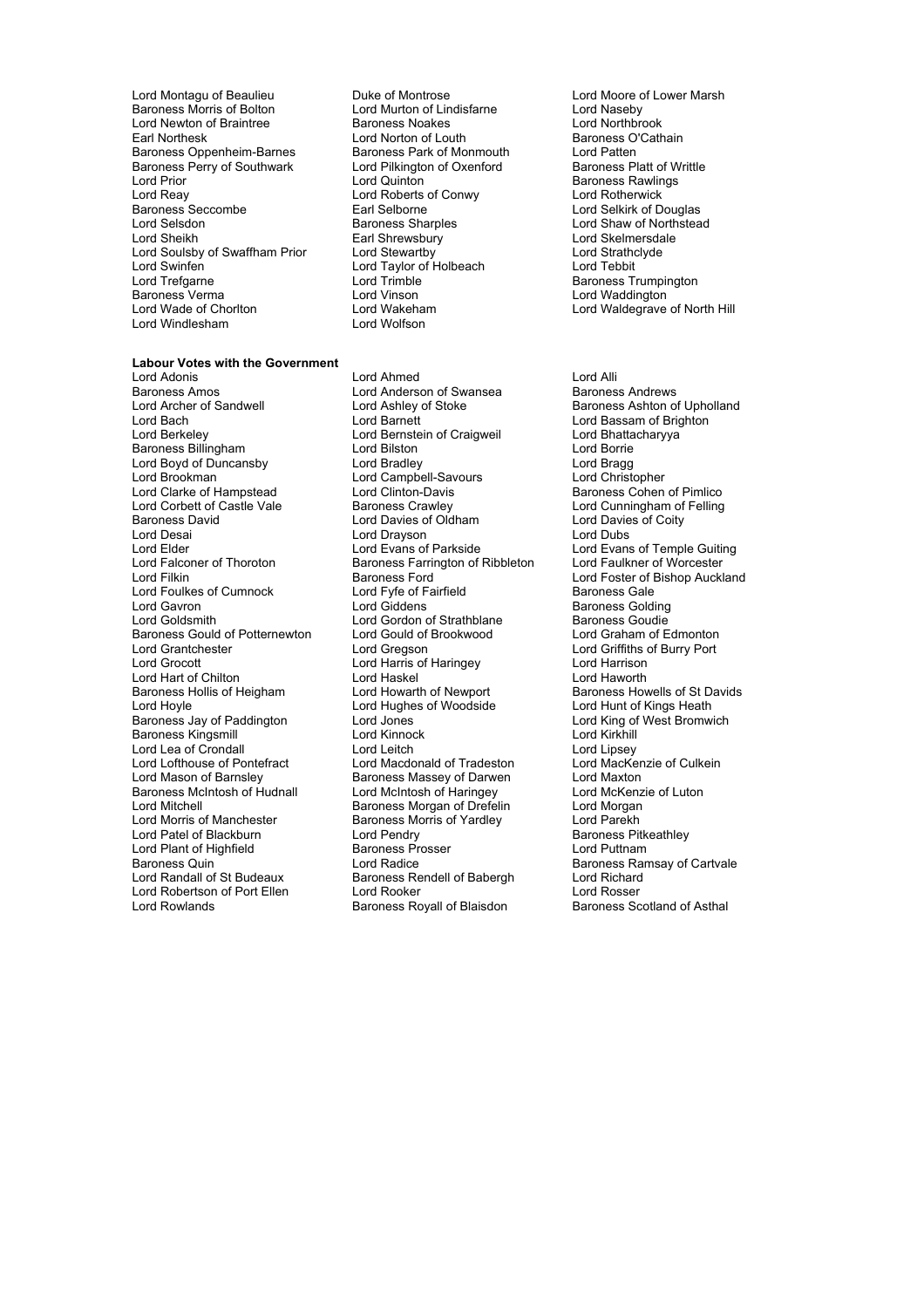Baroness Thornton Lord Tomlinson<br>Lord Truscott Lord Tunnicliffe

Viscount Simon **Baroness Smith of Gilmorehill** Lord Smith of Leigh<br>
Lord Stabolgi Lord Stabolgi Lord Temple-Morris Lord Stone of Blackheath Lord Strabolgi **Lord Temple-Morris Cord Temple-Morris Cord Temple-Morris Cord Temple-Morris Cord Temple-Morris Cord Temple-Morris Cord Temple-Morris Cord Temple-Morris Cord Triesman** Lord Varley **Baroness Wilkins** Elvel Baroness Wilkins **Lord Williams of Elvel**<br>
Lord Winston Lord Woolmer of Leeds Lord Woolmer of Leeds

Lord Truscott **Lord Tunnicliffe** Exercise Baroness Turner of Camden<br>
Lord Varley **Constant Camen Baroness Wilkins Constant Constant Lord Williams of Elvel** 

**Labour Votes against the Government** Lord Brooks of Tremorfa

#### **Liberal Democrat Votes with the Government**

# **Liberal Democrat Votes against the Government**

Lord Addington **Lord Alliance** Lord Alliance Lord Alliance Lord Alliance Lord Alliance Lord Alliance Lord Alliance Lord Alliance Lord Alliance Lord Burnett Lord Avebury **Communist Communist Baroness Barker Communist Communist Communist Communist Communist Communist Communist Communist Communist Communist Communist Communist Communist Communist Communist Communist Communist Co** Lord Dholakia Viscount Falkland **National Control Control Carden** Earl Glasgow<br>
References Harmond Baroness Hamwee<br>
Baroness Harmond Baroness Hamwee Lord Goodhart **Baroness Hamwee** Baroness Hamilton Baroness Harris of Richmond<br>
Lord Hooson **Baroness Harris of American**<br>
Lord Hooson Lord Hooson Lord Jacobs Lord Jacobs Lord Jones of Cheltenham<br>Lord Lee of Trafford Lord Lester of Herne Hill Baroness Linklater of Butte Lord Livsey of Talgarth **Lord Mackie of Benshie** Baroness Maddock Earl Mar and Kellie Lord Hord McNally Lord Methuen<br>Baroness Miller of Chilthorne Domer Baroness Neuberger Lord Newby Baroness Miller of Chilthorne Domer Baroness Northover **Lord Oakeshott of Seagrove Bay** Lord Razzall<br>
Lord Redesdale **Corporation**<br>
Lord Roberts of Llandudno Lord Rodgers Lord Redesdale **Lord Roberts of Llandudno** Lord Rodgers of Quarry Bank<br>
Lord Rober **Lord Russell-Johnston** Lord Sandberg<br>
Lord Rober Baroness Scott of Needham Market Lord Smith of Clifton **Lord Steel of Aikwood** Lord Teverson **Lord Teverson**<br>
Baroness Thomas of Walliswood Lord Thomas of Gresford Baroness Thom Baroness Tonge **Lack Constructs** Lord Tope **Lord Tope** Lord Tordoff Lord Tordoff Lord Tyler Lord Tyler Lord Tyler<br>
Lord Tyler Lord Lord Vallance of Tummel Lord Lord Wallace of Saltaire Lord Tyler **Lord Vallance of Tummel**<br>
Baroness Walmsley **Consumers** Baroness Williams of Cros

Lord Clement-Jones Lord Cotte<br>
Lord Dykes Lord Ezra Lord Russell-Johnston Lord Sandberg<br>Baroness Sharp of Guildford Lord Shutt of Greetland Baroness Williams of Crosby

Baroness Linklater of Butterstone Baroness Thoma of Walliswood s Lord Thomas of Gresford Baroness Thomas of Winchester

# **Crossbench Votes with the Government**<br>**V** Ord Haskins

Lord Haskins **Lord May of Oxford** Lord McCluskey<br>
Lord Patel of Bradford **Lord Sutherland of Houndwood** Lord Patel of Bradford

**Crossbench Votes against the Government**<br>Viscount Allenby of Megiddo **the against Lord Alton of Liverpool** Viscount Allenby of Megiddo Lord Alton of Liverpool Lord Ampthill Lord Cobbold Viscount Colville of Culross<br>
Lord Craig of Radley<br>
Viscount Craigavon Lord Dear **Constanting Community Constanting Community** Corresponding Lord Elystan-Morgan<br>Bar Baroness Fritchie Baroness Howe of Idlicote Lord Hylton Lord Day of Exercise Lord Jay of Exercise Lord Jay of Exercise Lord Jay of Exercise Lord Jay of Exercise Lord Jay of Exercise Lord Jay of Exercise Lord Jay of Exercise Lord Jay of Lord Lord Kerr of Kinlochard Lord Lewis of Newnham Lord Learl Listowel<br>
Lord Lord Lord Lord Maginnis of Drumglass Countess of Mar Lord Molyneaux of Killead Lord Monson Lord Moser Baroness Murphy Lord Palmer Lord Ramsbotham Lord Rees-Mogg<br>Lord Rees-Mogg **Baroness Richardson of Calow**<br>Earl Sandwich **Baroness** Stern Earl Sandwich **Exercise Stern Baroness Stern** Earl Sandwich Lord Stevens of Kirkwhelpington<br>
Lord Walton of Detchant Baroness Warnock<br>
Baroness Warnock Viscount Tenby Lord Walton of Detchant<br>
Lord Williamson of Horton Baroness Young of Horn

Lord Sutherland of Houndwood Lord Browne of Belmont Lord Carey of Clifton<br>Viscount Colville of Culross Baroness Coussins Lord Fellowes **Baroness Fritchie**<br>
Lord Hylton **Baroness Fritchie**<br>
Lord Jav of Ewelme Lord Maginnis of Drumglass Countess of Lord Moser Baroness Young of Hornsey

Baroness Darcy de Knayth

#### **Bishop Votes with the Government**

**Bishop Votes against the Government** Bishop of Chester